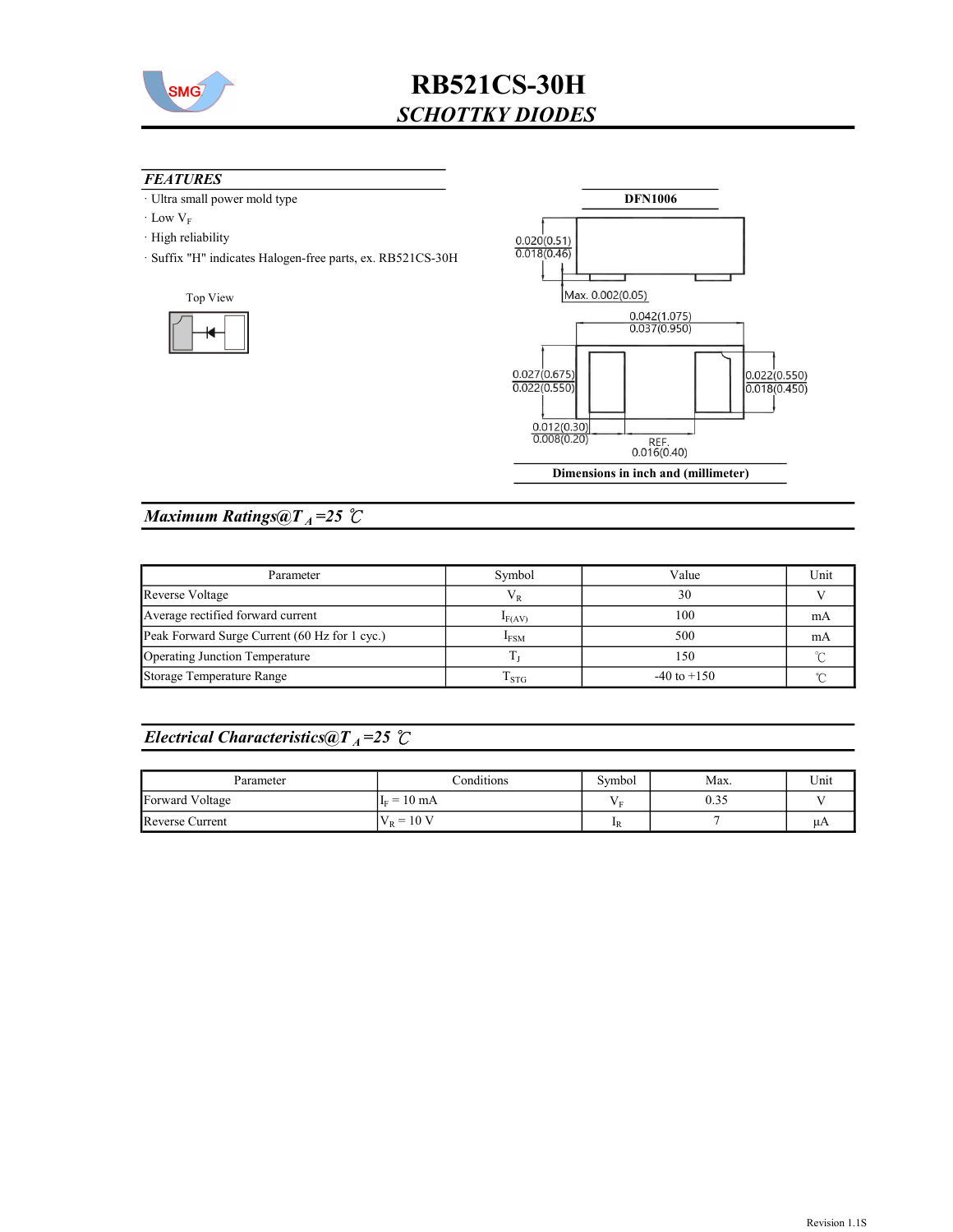

### RATINGS AND CHARACTERISTIC CURVES



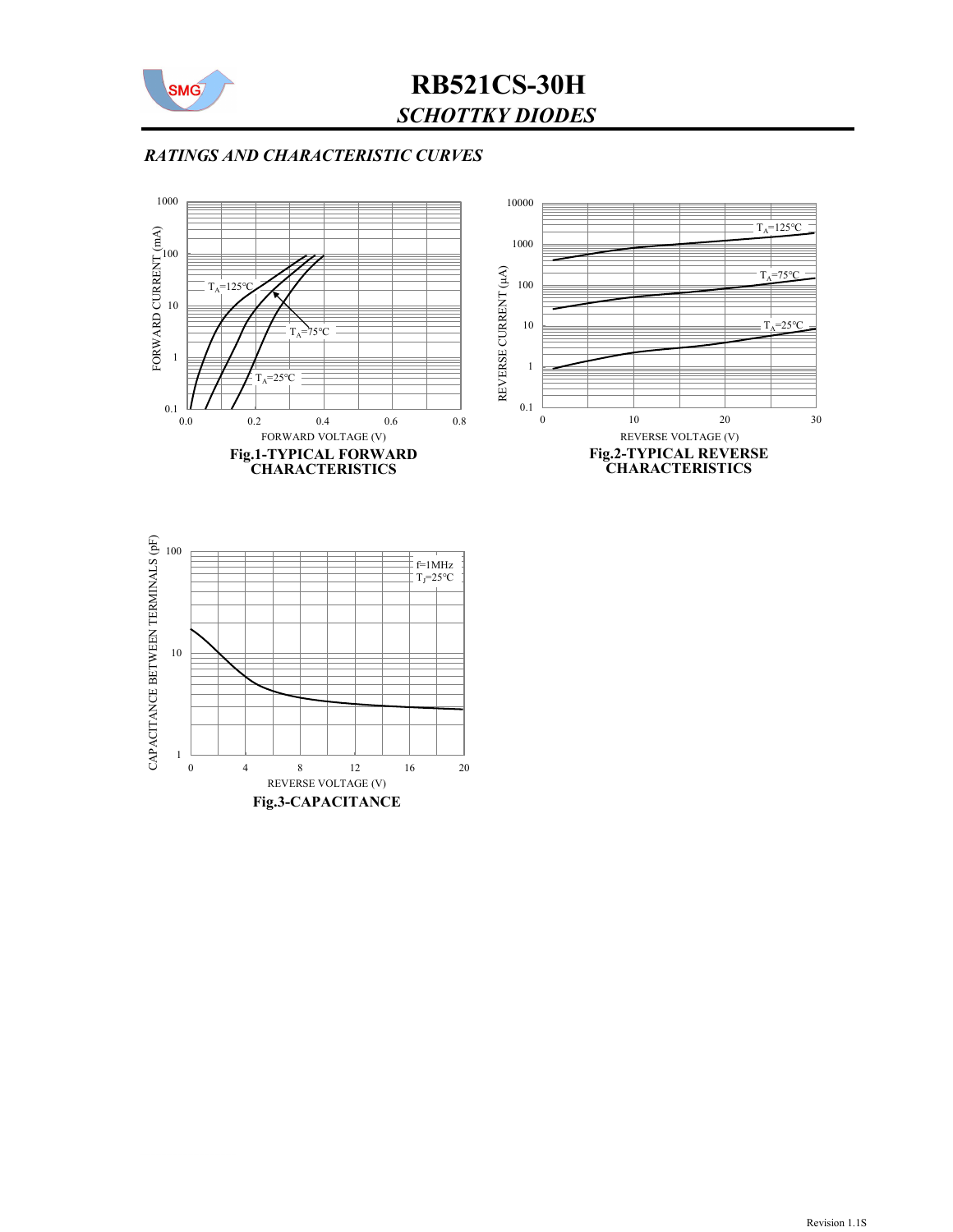

#### TAPE & REEL SPECIFICATION



 $\frac{1}{D1}$ 

T





**Embossed Cavity** 

| Item                   | <b>Symbol</b>  | DFN1006(0402)     |
|------------------------|----------------|-------------------|
| Carrier width          | $A_0$          | $0.80 \pm 0.10$   |
| Carrier length         | $B_0$          | $1.20 \pm 0.10$   |
| Carrier depth          | $K_0$          | $0.70 \pm 0.10$   |
| Sprocket hole          | d              | $1.50 \pm 0.10$   |
| Reel outside diameter  | D              | $178.00 \pm 2.00$ |
| Feed hole width        | $D_0$          | $13.00 \pm 0.50$  |
| Reel inner diameter    | $D_1$          | MIN. 50.00        |
| Sprocke hole position  | E              | $1.75 \pm 0.10$   |
| Punch hole position    | F              | $3.50 \pm 0.10$   |
| Sprocke hole pitch     | $P_0$          | $4.00 \pm 0.10$   |
| Punch hole pitch       | $P_1$          | $2.00 \pm 0.10$   |
| Embossment center      | P <sub>2</sub> | $2.00 \pm 0.10$   |
| Overall tape thickness | T              | MAX. 0.60         |
| Tape width             | W              | $8.00 \pm 0.30$   |
| Reel width             | W1             | $8.40 \pm 1.50$   |

#### ORDER INFORMATION

| Package       | Reel Size | Ouantitv |
|---------------|-----------|----------|
| DFN1006(0402) | 711       | 10,000   |

#### MARKING CODE

| Part Number | Marking Code |
|-------------|--------------|
| RB521CS-30H |              |